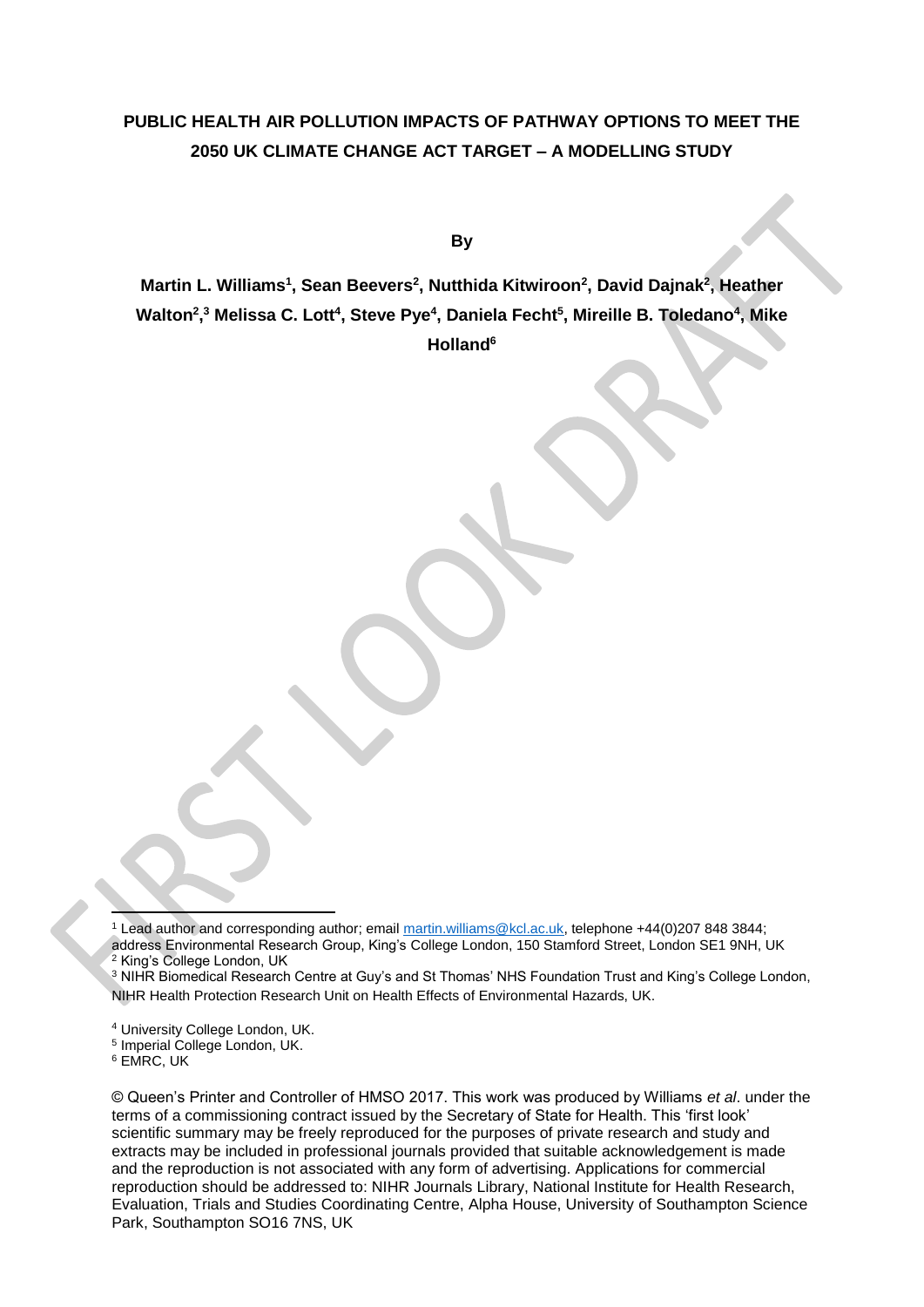## **Important**

A 'first look' scientific summary is created from the original author-supplied summary once the normal NIHR Journals Library peer and editorial review processes are complete. The summary has undergone full peer and editorial review as documented at NIHR Journals Library website and may undergo rewrite during the publication process. The order of authors was correct at editorial sign-off stage.

A final version (which has undergone a rigorous copy-edit and proofreading) will publish as part of a fuller account of the research in a forthcoming issue of the Public Health Research journal.

Any queries about this 'first look' version of the scientific summary should be addressed to the NIHR Journals Library Editorial Office – [journals.library@nihr.ac.uk](mailto:journals.library@nihr.ac.uk)

The research reported in this 'first look' scientific summary was funded by the PHR programme as project number 11/3005/13. For more information visit <https://www.journalslibrary.nihr.ac.uk/programmes/phr/11300513/#/>

The authors have been wholly responsible for all data collection, analysis and interpretation, and for writing up their work. The PHR editors have tried to ensure the accuracy of the authors' work and would like to thank the reviewers for their constructive comments however; they do not accept liability for damages or losses arising from material published in this scientific summary.

This 'first look' scientific summary presents independent research funded by the National Institute for Health Research (NIHR). The views and opinions expressed by authors in this publication are those of the authors and do not necessarily reflect those of the NHS, the NIHR, NETSCC, the PHR programme or the Department of Health. If there are verbatim quotations included in this publication the views and opinions expressed by the interviewees are those of the interviewees and do not necessarily reflect those of the authors, those of the NHS, the NIHR, NETSCC, the PHR programme or the Department of Health.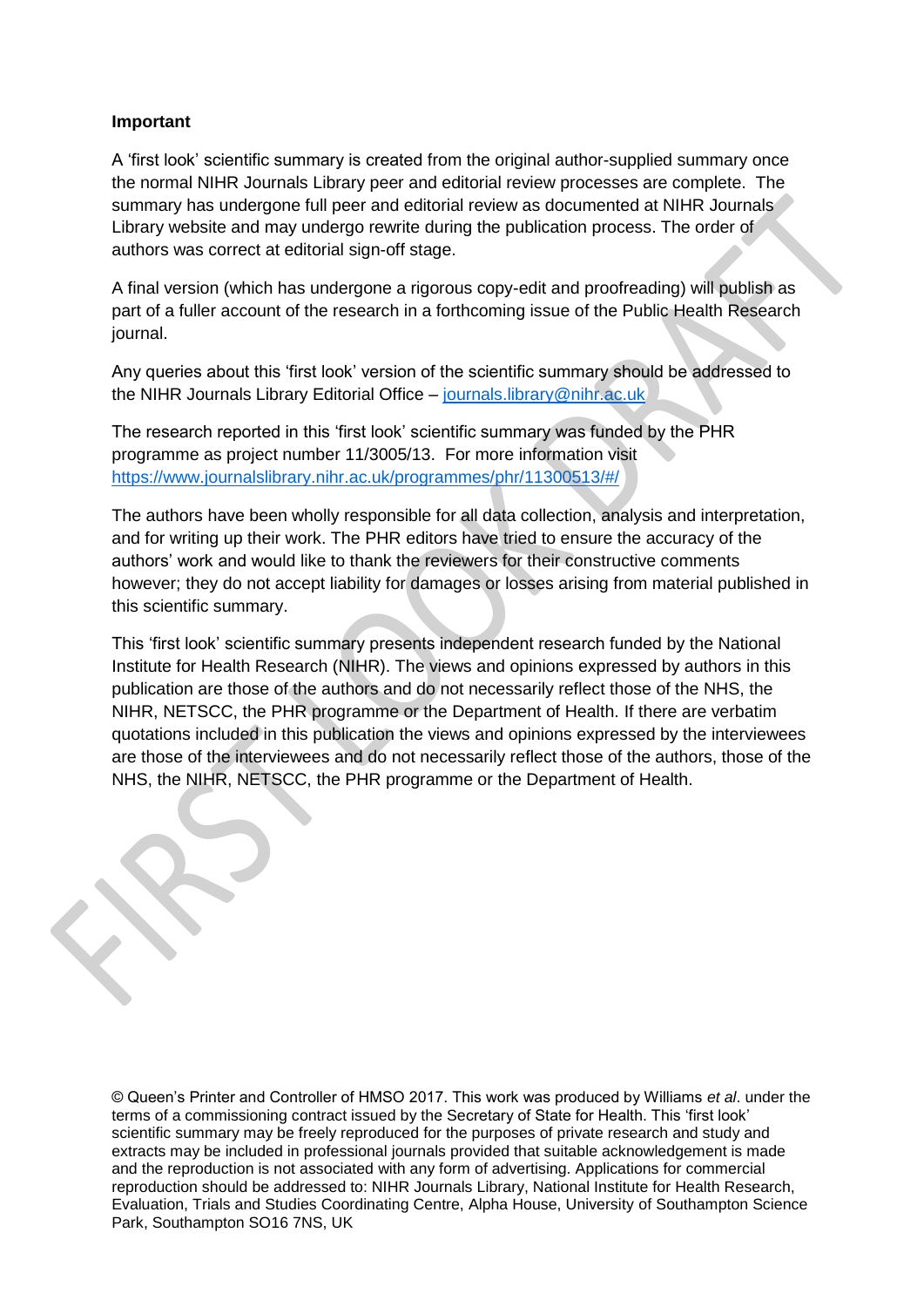## **SCIENTIFIC SUMMARY**

# **Background**

The UK Climate Change Act (CCA) 2008 requires a reduction of 80% in Carbon dioxide (CO2) -equivalent emissions relative to 1990. This large reduction offers the opportunity to make large reductions in air pollution and their impacts on public health. But not all pathways to the target will be equally 'clean' in air pollution terms. This project improves on previous impact calculations and develops a comprehensive system to explore some pathways and calculate their impact on public health.

# **Objectives**

The objectives of the work as set out in the original proposal were:

-To develop a series of policy pathways to achieve the Climate Change Act 2050 target, spanning a maximum health benefit scenario at one extreme and a scenario that rejects the 2050 target at the other. In between these we will identify up to three scenarios which deliver increasingly large benefits for public health.

-On the basis of these scenarios, to produce air pollution emissions estimates for the UK and Europe, for 2050.

- To evaluate the air quality model for the current year and to establish the contribution to concentrations of particulate matter, nitrogen dioxide and ozone from sources within the UK and in Europe. These pollutants are the ones for which concentration-response functions are available to allow health impact assessments.

- To forecast air quality across the UK, including detailed modelling in urban areas for the future year and for the chosen policy scenarios.

- To calculate exposures at 9km x 9km resolution for the UK and at 20m x 20m resolution in major cities and to calculate personal exposures using the hybrid time-activity model.

- To calculate the impacts of the alternative future policies on mortality (and morbidity) using the life table approach and the associated monetary values.

- To assess the impacts of the different climate and air quality scenarios on UK health inequalities in the future years.

- Optimal strategies for maximising the public health benefits of achieving the Climate Change Act target for 2050 will be produced.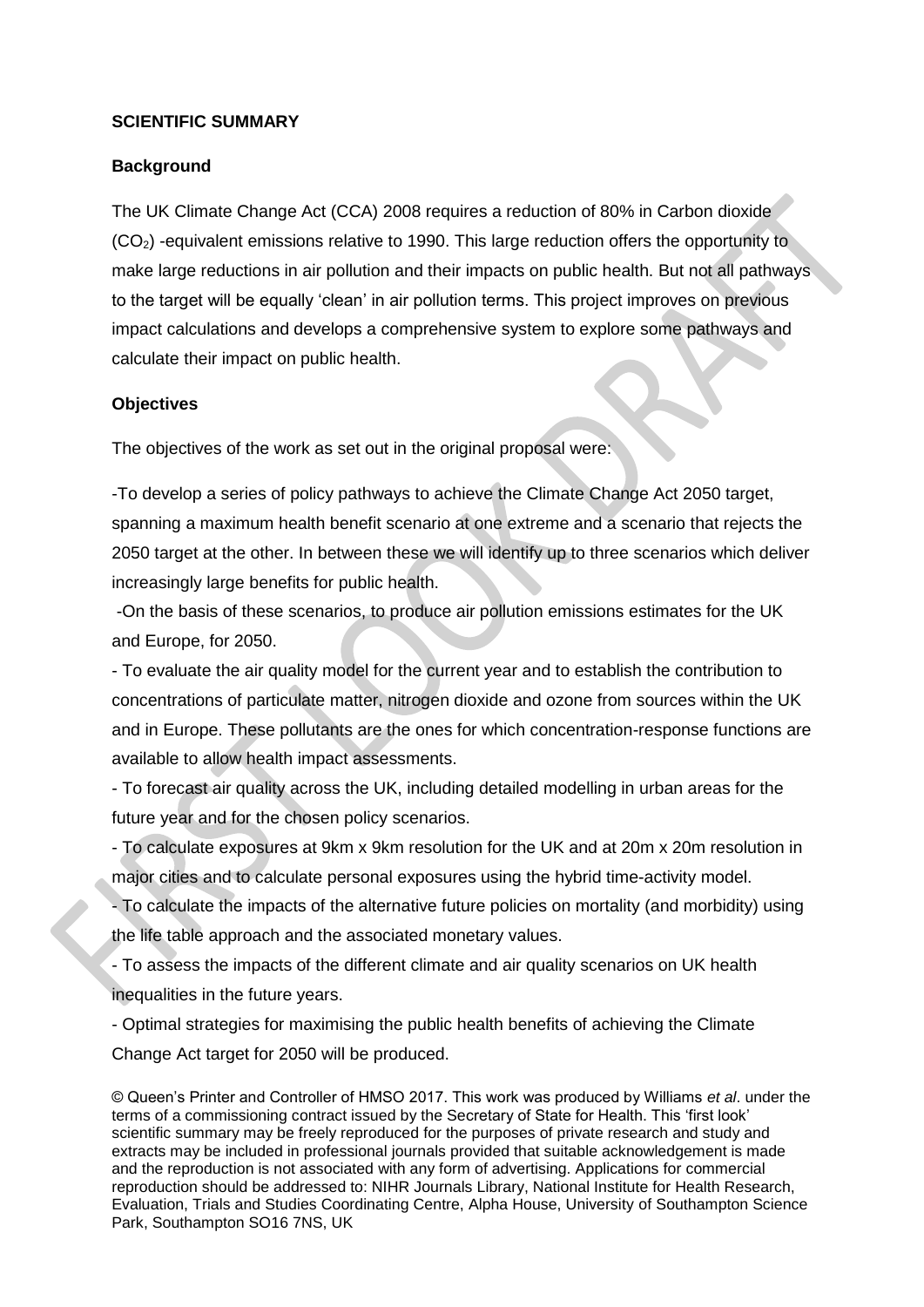The original intention was to use the simple spreadsheet 'Calculator' produced by DECC (the former Department for Energy and Climate Change). However in the course of the project we formed a collaboration with University College London who run the energy model, UK TIMES (UKTM), as used by government and by the Committee on Climate Change (CCC) to formulate strategies to attain the CCA target. We felt that the more detailed UKTM model would give results with greater rigour as well as consistency with UK Government analyses. However, this added to the complexity of the modelling system, and we found that converting the UKTM national output into a spatially resolved air pollution emission inventory is a lengthy process. This reduced the number of 2050 scenarios we could model compared with the original objective, although we found  $PM_{2.5}$  and  $PM_{10}$  emissions peak between now and 2050, and so runs were undertaken in 2035, not originally part of the project.

#### **Methods**

The UKTM model was used to develop four future scenarios; the 'Baseline' scenario was consistent with the Fourth and Fifth Carbon Budgets produced by the CCC and envisaged no further climate measures beyond those currently agreed. Two other scenarios achieved the CCA target with two differing levels of nuclear power. The Nuclear Replacement Only or 'NRPO' scenario assumed that only existing nuclear plant would be replaced and the low greenhouse gas scenario or 'LGHG' had no policy constraint on nuclear, limiting build only by economic and technical feasibility. Another scenario (the 'Reference') was identical to the Baseline except it contained a carbon price (£30 per tonne) to produce a scenario where some action was taken to reduce carbon emissions despite CCA targets for 2050 not being achieved. We reported emissions for the Reference scenario but it differed little from the Baseline so we did calculate the health impacts.

The sectoral fuel use outputs from UKTM were then converted into a 1km x 1km grid of air pollution emissions across Great Britain for each scenario. The pollutants considered for quantification of health impacts are fine particles ( $PM<sub>2.5</sub>$ ), nitrogen dioxide ( $NO<sub>2</sub>$ ) and ozone. These are the pollutants for which evidence of impacts is strongest.

The emission inventories were then used to run an air quality model, CMAQ. This has enabled us for the first time in GB to model air quality *concentrations* and their impacts on health rather than relying simply on *emissions* and generalised relationships between the latter and damage costs, as previous studies in this area have done. The outputs from

<sup>©</sup> Queen's Printer and Controller of HMSO 2017. This work was produced by Williams *et al*. under the terms of a commissioning contract issued by the Secretary of State for Health. This 'first look' scientific summary may be freely reproduced for the purposes of private research and study and extracts may be included in professional journals provided that suitable acknowledgement is made and the reproduction is not associated with any form of advertising. Applications for commercial reproduction should be addressed to: NIHR Journals Library, National Institute for Health Research, Evaluation, Trials and Studies Coordinating Centre, Alpha House, University of Southampton Science Park, Southampton SO16 7NS, UK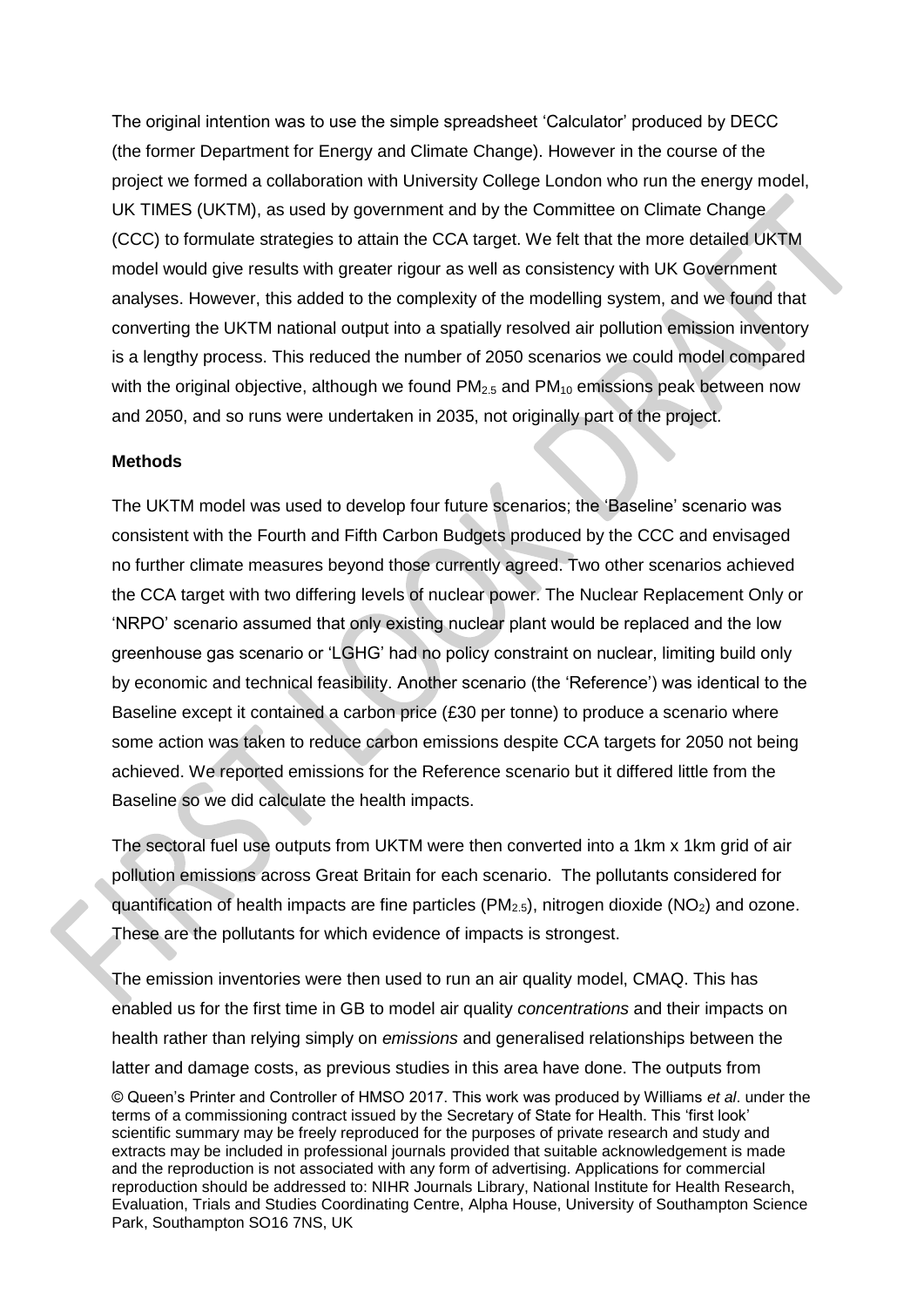CMAQ went beyond those originally planned giving concentrations across GB at a spatial resolution of 10km in rural areas and 2km in urban areas. We also performed calculations at a spatial resolution of 20m in urban areas. This resolution is more likely to identify pollution 'hot spots' than coarser grids and is the first time concentrations at this resolution have been reported in GB.

The concentrations were used to calculate health impacts using well-known life table calculations but with the most recent coefficients (and confidence intervals) relating pollution concentrations to health outcomes as recommended by the World Health Organisation (WHO) or by the UK Committee on the Medical Aspects of Air Pollutants (COMEAP) for  $PM<sub>2.5</sub>$ , NO<sub>2</sub> and ozone. We also assessed the differences in exposure to air pollutants in different socio-economic classes using the Carstairs index of deprivation.

#### **Results**

#### *Scenario emissions*

The two 'CCA compliant' scenarios, NRPO and LGHG, had a high proportion of energy generated through biomass use (wood burning) with a large increase in  $PM<sub>2.5</sub>$  emissions of approximately 50%, compared with 2011, and peaking in 2035. Although the biomass use was projected to decrease again by 2050, primary PM<sub>2.5</sub> emissions in 2050 were still marginally higher than 2011 levels. The Baseline and Reference scenarios, which did not meet the CCA target, had lower levels of wood burning.

Both the LGHG and the NRPO had a high degree of switching from petrol and diesel fuels to electric, hybrid and alternatively fuelled vehicles in the UK road transport fleet leading to reductions of around 90% from transport sector  $NO<sub>x</sub>$  emissions in all scenarios except the Baseline. The Baseline scenario had higher gas and biomass consumption in Combined Heat and Power plants (CHP) compared to other scenarios as well as no obligation to meet the CCA target and this lead to increased  $NO<sub>2</sub>$  exposure. In the transportation sector, despite the exhaust emission reductions, the UKTM projections show large increases in traffic activity with car and HGV vehicle-kilometres projected to increase by roughly 50% in all the scenarios and vans by a factor of about two. This has lead to a pro-rata increase in PM emissions from brake and tyre wear and resuspension of road dust, although these are uncertain since we have assumed in future that the emissions factors will remain at current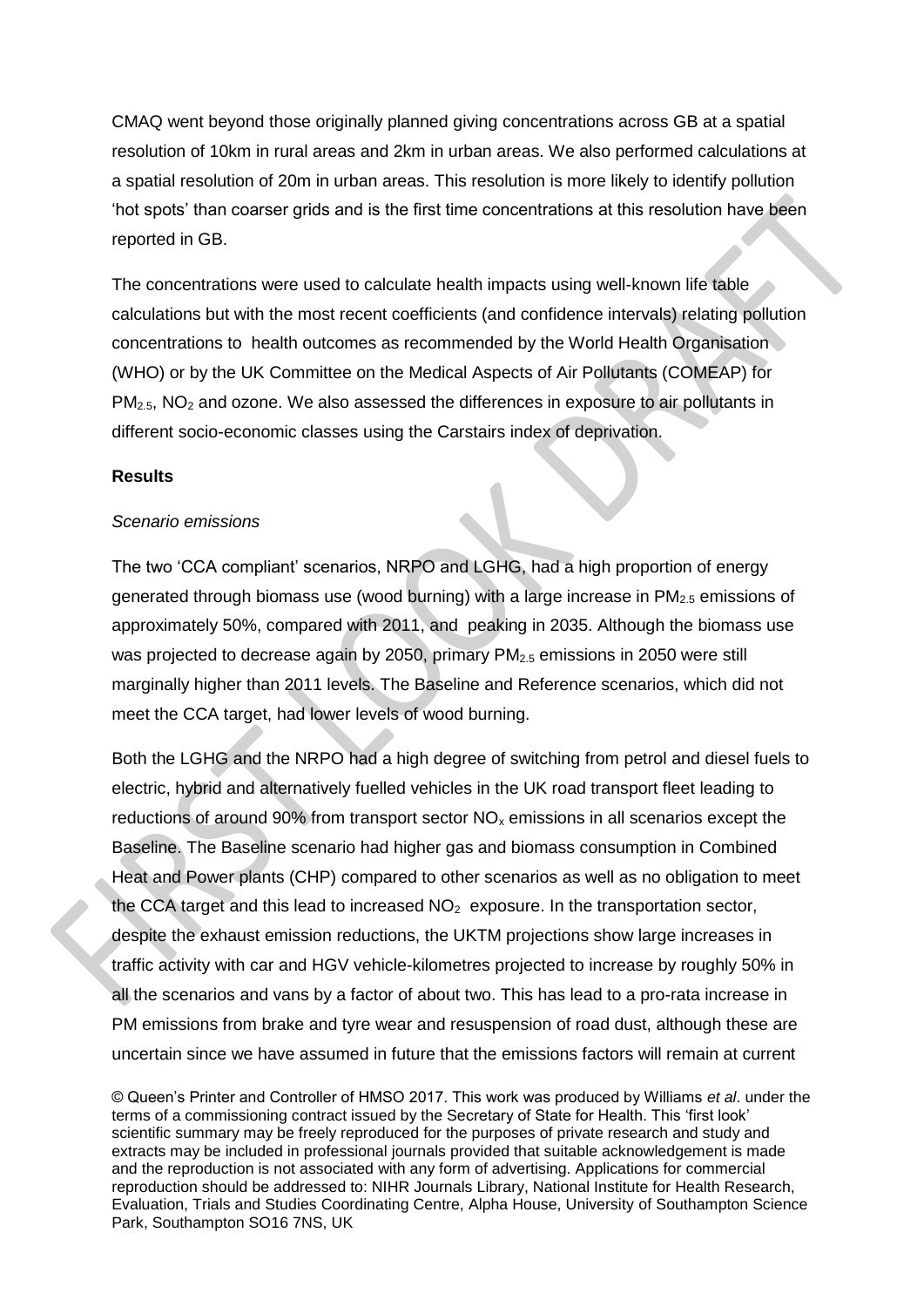levels. Consequently, non-exhaust emissions could be the dominant source of primary PM from vehicles in future, increasing PM<sup>10</sup> by about 15% compared with 2011 in the NRPO scenario for example. This is more of an issue for  $PM_{10}$ , as the non-exhaust emissions are coarser in size.

#### *Pollutant concentrations*

Annual mean concentrations of  $NO<sub>2</sub>$  are projected to decrease by more than ~60% in the LGHG scenario and by ~50% in the NRPO scenario across the whole of GB and in London, but only by ~20% across GB and ~42% in London in the Baseline scenario.

Annual mean PM<sub>2.5</sub> concentrations are also projected to fall by around 40% in the top 25% of grid squares but by only ~25% in the highest areas. However, concentrations of primary PM2.5 are projected to increase in 2035 in the NRPO and LGHG scenarios, by around 30%- 60% in the more polluted grid squares, as a result of the increase in biomass use. By 2050 in those two scenarios, levels are only slightly smaller than 2011 values and in the highest grid square very similar to 2011 concentrations. If this amount of primary  $PM<sub>2.5</sub>$  were to be removed, by avoiding the high use of biomass, total  $PM<sub>2.5</sub>$  concentrations could fall even further than projected, down by ~50% in the highest areas compared with ~25% reduction with the increased biomass use.

Total PM<sup>10</sup> concentrations are projected to increase in 2035 in many areas of the UK in both the LGHG and NRPO scenarios, despite the reduction in secondary PM precursors, due to the increased use of biomass and the increased non-exhaust emissions from transport.  $PM_{10}$ levels decrease again by 2050 but remain only about 15% smaller than 2011 in the more polluted areas of GB. This is a small reduction and is not larger due to the increasing contribution from non-exhaust emissions. This is of concern as these emissions are potentially toxic.

The reductions in  $NO<sub>x</sub>$  emissions result in increasing annual average ozone concentrations in urban areas, leading to higher exposures using the metric recommended by COMEAP for short term impacts on mortality. In contrast, all scenarios show reductions in the metric suggested by WHO for long-term ozone exposure impacts on mortality.

© Queen's Printer and Controller of HMSO 2017. This work was produced by Williams *et al*. under the terms of a commissioning contract issued by the Secretary of State for Health. This 'first look' scientific summary may be freely reproduced for the purposes of private research and study and extracts may be included in professional journals provided that suitable acknowledgement is made and the reproduction is not associated with any form of advertising. Applications for commercial reproduction should be addressed to: NIHR Journals Library, National Institute for Health Research, Evaluation, Trials and Studies Coordinating Centre, Alpha House, University of Southampton Science Park, Southampton SO16 7NS, UK Both ozone and  $NO<sub>2</sub>$  are strong oxidizing agents and can play a role in oxidative stress in the human body. This can be quantified through the use of the metric  $O_x$  or oxidant ( $O_x = O_3$ )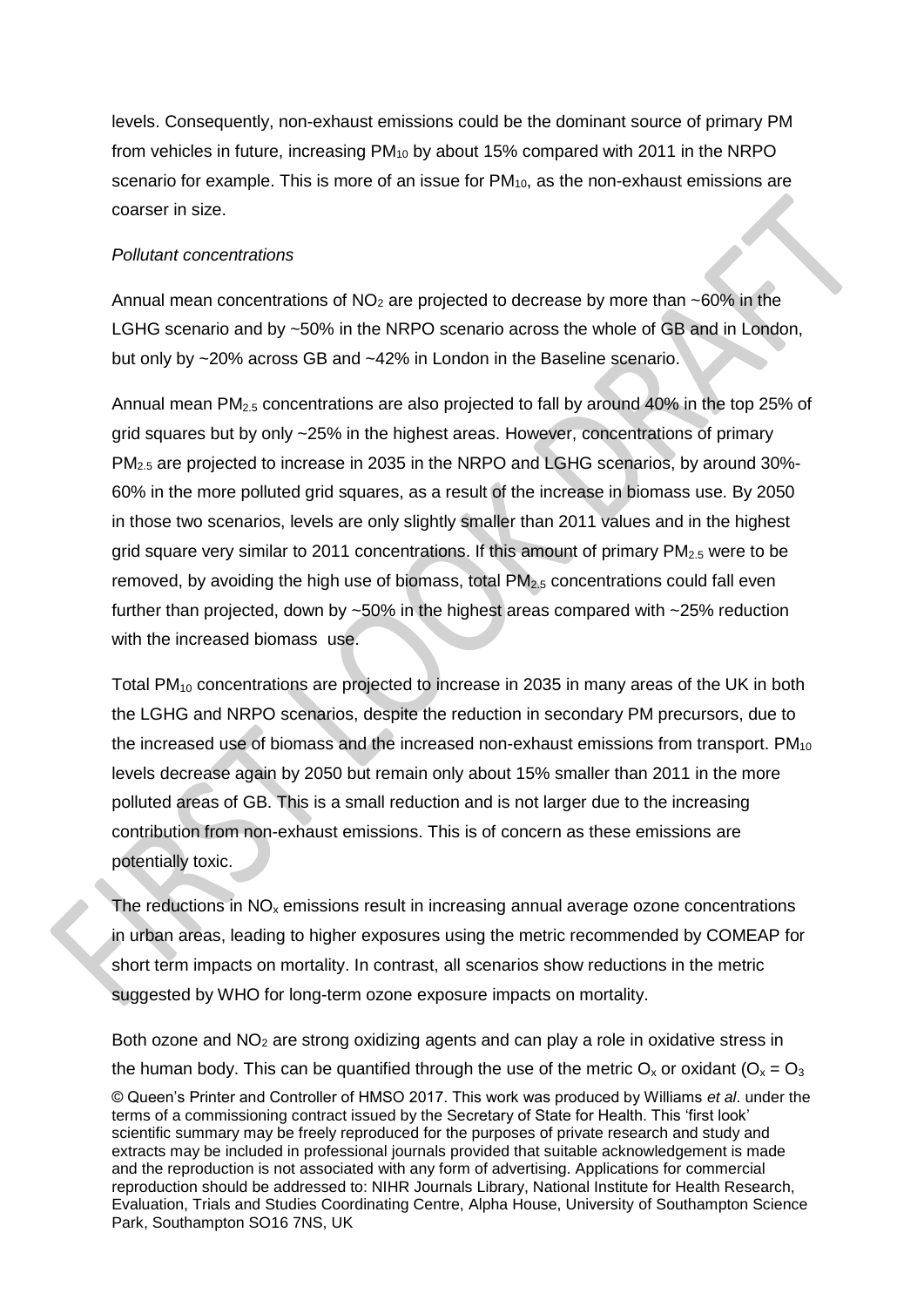$+$  NO<sub>2</sub>) which has been shown to be associated with adverse health outcomes. Annual average levels are projected to remain virtually constant to 2050. The significance of this for health is that the balance of  $O_x$  will shift to ozone as  $NO<sub>2</sub>$  reduces; the former is the more powerful oxidant so that the oxidizing power of the urban atmosphere in the UK will increase with potentially increased adverse health effects, assuming the global background of ozone remains broadly constant.

#### *Health impacts*

We have calculated impacts arising from long-term exposures to the pollutants  $PM<sub>2.5</sub>$ , NO<sub>2</sub> and ozone, on mortality, using a life table approach to calculate the loss of life years in each of the scenarios. This now incorporates birth projections, projected improvements in mortality rates, and mortality rates at local authority level. The two scenarios which achieve the CCA target result in more life years lost from long-term exposures to PM<sub>2.5</sub> beyond the carbon policies already in place and the levels of  $PM_{2.5}$  still result in a loss of life expectancy from birth in 2011 of around 4 months. This is an important opportunity lost and arises from the large increase in biomass use peaking in 2035. Our estimates suggest that in the more highly polluted areas of GB, total PM<sub>2.5</sub> concentrations could reduce by as much as 50% without the biomass contribution.

There is currently some uncertainty over the role of the  $NO<sub>2</sub>$  contribution to the concentration-response function compared with PM2.5 and other pollutants, but using the concentration response functions currently suggested by COMEAP, reduced long-term exposures to NO<sup>2</sup> lead to more life-years saved and an improvement of 2 months in loss of life expectancy from birth in 2011 in the 'CCA compliant' scenarios compared with the Baseline scenario, with the largest benefits arising from the most ambitious scenario LGHG. Due to the uncertainties around  $NO<sub>2</sub>$ , we have not suggested adding the impacts for the different pollutants nor do we consider the  $NO<sub>2</sub>$  benefits cancel out the adverse health impacts shown for  $PM<sub>2.5</sub>$ , where the health evidence is stronger.

Evidence for impacts on mortality of long-term exposures to ozone is increasing although using the quantification recommended by WHO we estimate life years lost from this exposure to be smaller by factors of  $\sim$ 6 and  $\sim$ 3-4, than those from PM<sub>2.5</sub> and from NO<sub>2</sub>,

<sup>©</sup> Queen's Printer and Controller of HMSO 2017. This work was produced by Williams *et al*. under the terms of a commissioning contract issued by the Secretary of State for Health. This 'first look' scientific summary may be freely reproduced for the purposes of private research and study and extracts may be included in professional journals provided that suitable acknowledgement is made and the reproduction is not associated with any form of advertising. Applications for commercial reproduction should be addressed to: NIHR Journals Library, National Institute for Health Research, Evaluation, Trials and Studies Coordinating Centre, Alpha House, University of Southampton Science Park, Southampton SO16 7NS, UK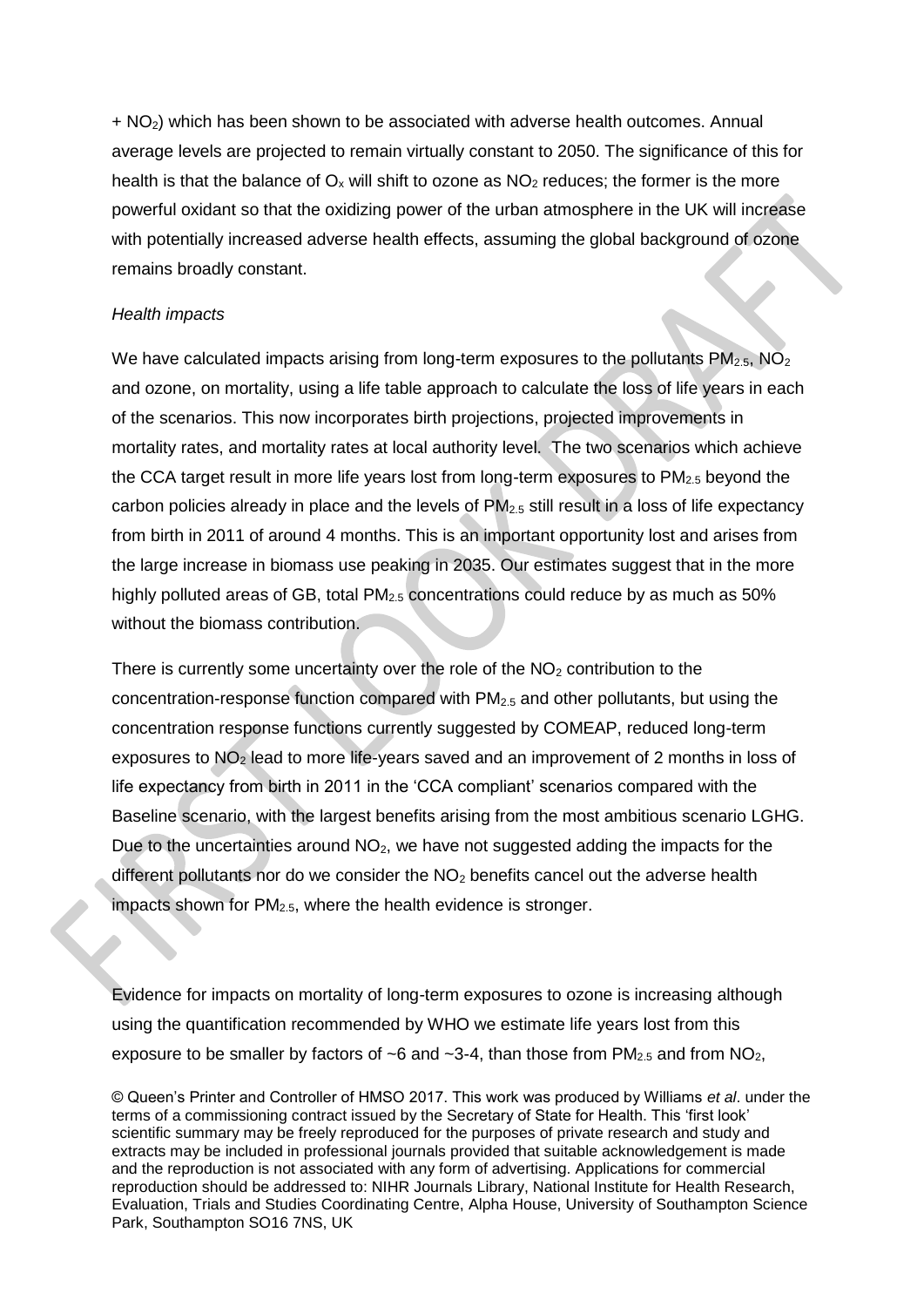respectively, if no threshold is assumed for NO2. However, the short-term ozone exposure metric recommended by COMEAP suggests the number of deaths brought forward in a year could be around 22,000 compared with 29,000 from long term  $PM_{2.5}$  exposures.

We also investigated the effect of the changing concentrations on exposures in different socioeconomic classes. We observed differences in air pollution levels in subpopulations for all analysed pollutants and for each geographical area. Differences in exposure were most marked for NO2 for ethnicity and for socio-economic deprivation. Wards with higher proportions of Non-White residence and higher deprivation are expected to be closer to roads and therefore exposed to these higher  $NO<sub>2</sub>$  levels. The ratios of exposures in White and Non-white populations were much larger than those for the most deprived populations, compared to least deprived populations in GB and Wales, but slightly smaller in London. Relative differences between most and least deprived populations were highest in Scotland closely followed by London; relative differences in Wales were the smallest.

All future scenarios reduced the absolute levels of pollution exposure in all deprivation quintiles across GB, except in those cases where there is a large increase in biomass burning. Differences in exposure between the most and least deprived populations remain in all scenarios, most clearly for NO<sub>2</sub>, where there is little difference between the Baseline scenario and the NRPO scenario.

#### **Conclusions**

There are several important conclusions which arise from this work. The CCA target in principle offers a great opportunity to make very large reductions in air pollution emissions as the UK energy system is decarbonised. However, the  $PM<sub>2.5</sub>$  emissions from the large increases in biomass use and the increase in non-exhaust PM emissions from transport in the two CCA-compliant scenarios we have studied mean that  $PM_{2.5}$  and  $PM_{10}$  concentrations do not reduce as much as they might otherwise have done. One option to improve air quality impacts on health would be to discourage the use of biomass in small installations, or to increase the stringency of the emission limits in the Eco Design Directive. Further research could investigate other possible scenarios which could avoid the problem with biomass use. Further research is also required on the toxicity of primary PM as well as other components of airborne particles.